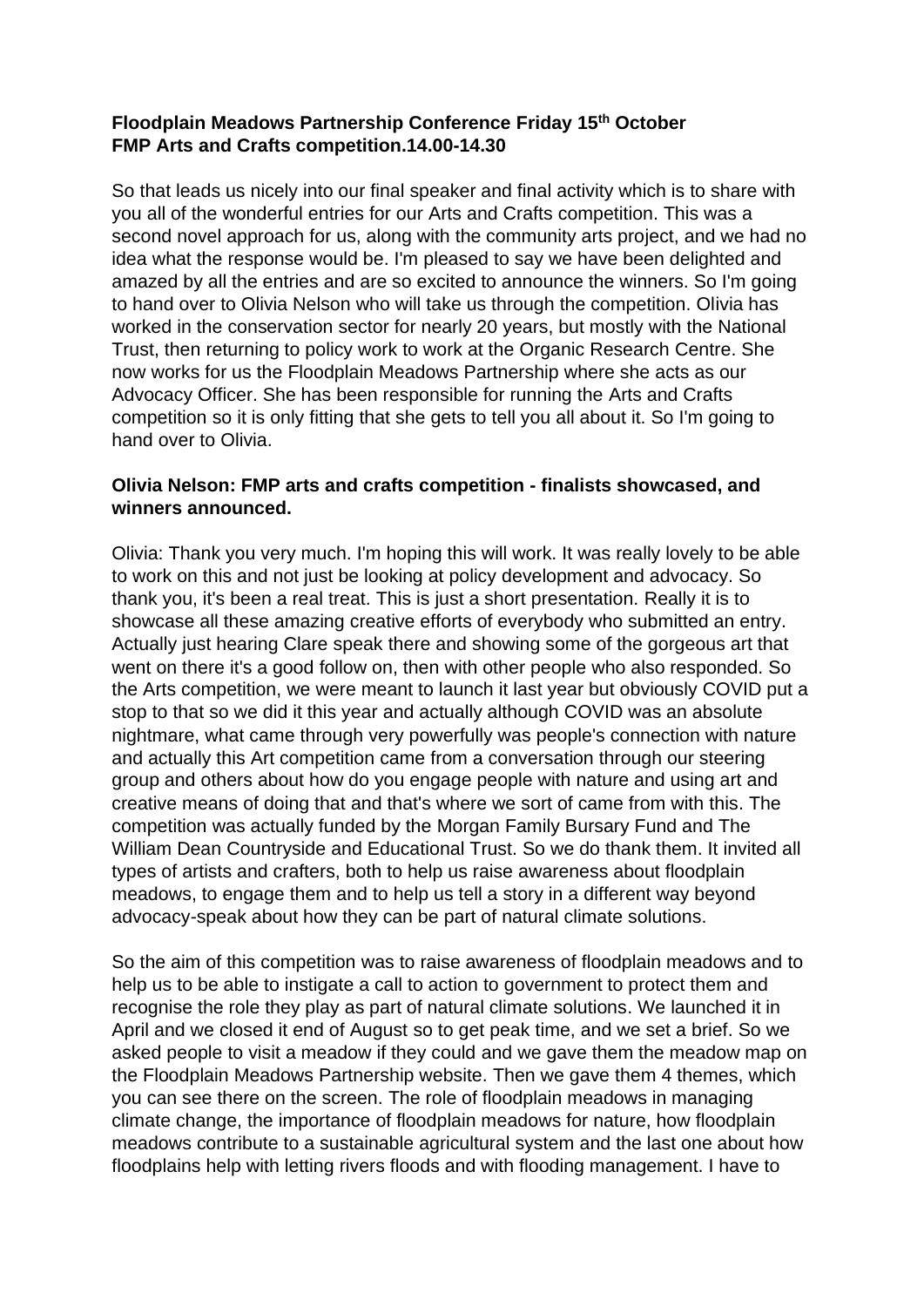say, like Emma, we were absolutely overwhelmed by the response we've got. It really showed how much people care and how much they feel about the beauty of meadows and actually one impression I got was how often people were surprised by the pleasure they found of being in a meadow.

So I'm going to go through just a few examples of who applied and who came in. I mean we got entries from as far as Bangladesh and this one celebrates the floodplains of Arial Beel. We then had one from Russia and this one is an example of Mezian art, which is an ancient ornamental art. We had a range of different people who came in. We have this one here, and this is from a team. This is a guy called Nick Marra and Stella Davis. It's called Creatures of Fox Earth and Nick has learning disabilities and Stella is his art teacher and has been for 5 years and she helps him with his art. So he directs it and they again were very inspired by the meadows and the creatures that you can find in the meadows. We also had the OU Stitch Group, they came and they also gave us their impressions of floodplain meadows and those blue skies are actually leftover face masks that have been found littering the meadows. So a little message there about the litter that we can find. Then just the sheer range of ways that people have presented their responses and how they want to tell the story, everything from embroidery, bag-making. This is some embroidery by Jean McKendree which was one we really loved, about the freshwater snails she found on the meadows. Photography was another very strong one. Fritillaries did come through as a really strong theme. Glassmaking, this is by Hazel Crane, known as Buttercups. We had lots of different forms of painting, of watercolours. This one is by Emily Terry and another one by David Hugh Lockett and a lot of poetry came through as well. I think we've already shown this one, The Drowner's Song from the Water Meadow. So just a wonderful range. Then in terms of the actual themes that came through, as I said the fritillaries, they seemed to be a very strong design that came through. A lot of them were used to tell the story about the biodiversity. These are just 3 examples which came through and obviously you've seen the photographs as well. Also the role of meadows in agriculture. That was another theme that came through. So a couple here. We did love this one and I've already used it on Twitter, and I'm sure we will use others. Again, all of these images we can use in different ways. This one came through, it's a great image of the story of flooding, it's a very powerful image.

So thank you to everybody who came through, we're really sorry we could only choose 12. So 12 winners we chose for the calendar. I have to say I was one of the judging panel, but it did take us hours to deliberate over and it was about 100 entries we had from across the UK and internationally and we all would agree that the imagination and the creativity of those who entered was absolutely outstanding. Judith Purcell who represents the Morgan Family Bursary Fund did say, "Thank goodness I wasn't a judge, I would have given them all first prize and I was amazed at the imagination and skill, let alone the interpretation of the subject. So well done." We would like to also repeat that, thank you and well done.

So the winners. We chose 12 winners and this is to make a calendar for 2022 which we will be producing and will be available in November and I think we're in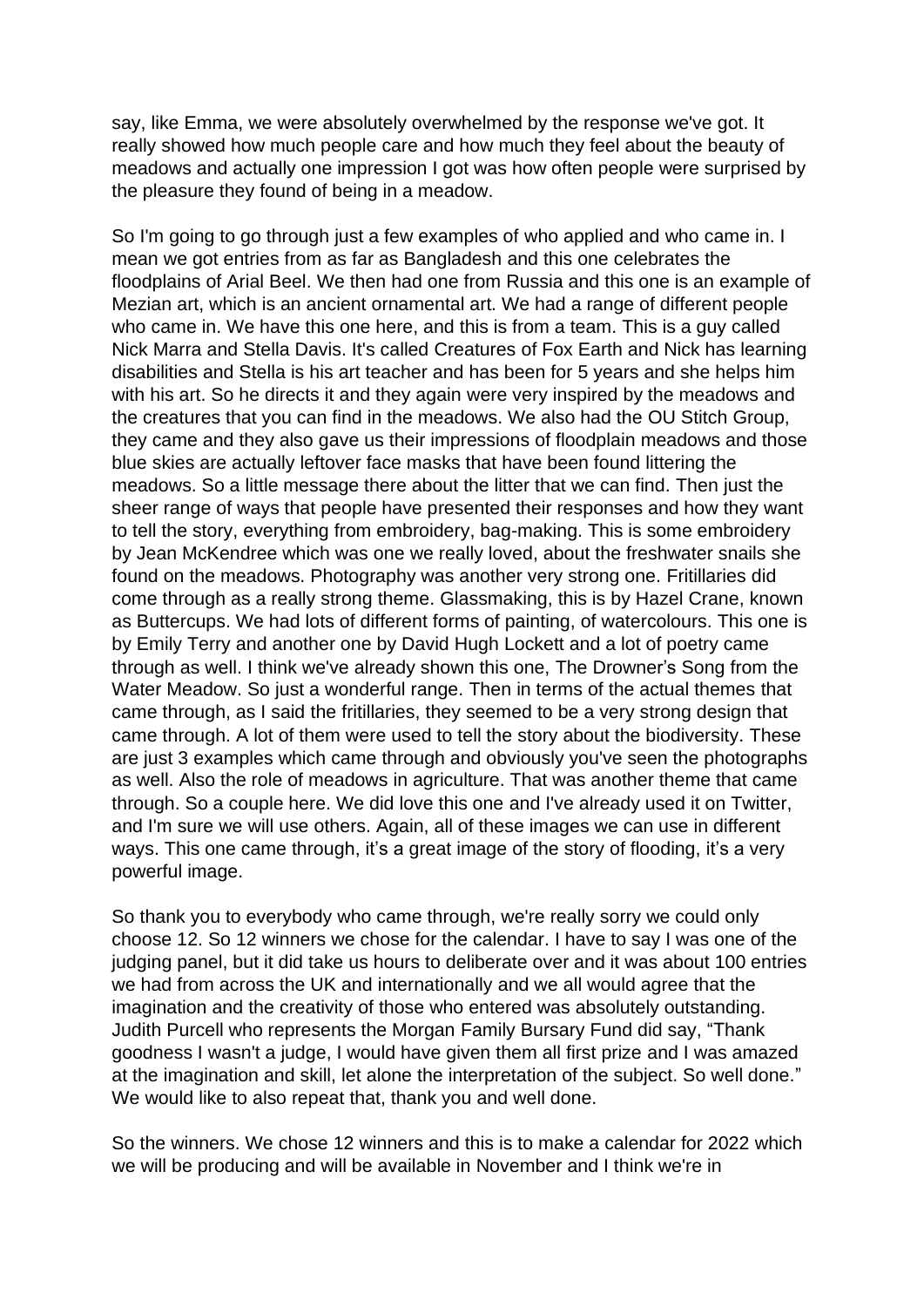conversation about it going to the OU shop. So we chose 12 winners and then there are 2 outstanding winners and the Field Studies Council very, very kindly donated a £250 voucher and then Andy Rumming, thank you very much to Andy, he's also donated a beautiful hamper of his meadow produce. So we have also picked 2 winners for overall as well and again that took us a while to choose them. We have also got 2 children who applied, they visited a meadow and we wanted to give a special Children's Award to Lizzy and Tommy Smith Budger, they went with their mum and dad to a floodplain meadow in Milton Keynes. Well, they're both lovely. Tommy's 2½ and Lizzie's 4½ and actually the Wildlife Trust have very kindly donated a bug hotel. So thank you very much and well done to Lizzie and Tommy. I spoke to their dad and he's absolutely delighted on their behalf.

So now I'd like to go through the winners. I can't do a drumroll, if I could, I would. But the first one we had is Vicky Bowskill. Vicky did this wonderful poem, Forever Meadow. I can't play it but when we do the link to the winners Vicky has actually done a recording and it's the most soothing telling of a poem, it's really beautifully done. It basically celebrates the full story of floodplain meadows and it shows the importance of flooding and haymaking to the natural bounty. What I also want to say at this point as well is we asked people to put a little statement in about what their art was and we found that very useful and actually when you do go and have a look at the artists which we we'll have on a Flickr page, and read also their statement because a lot of them they really added actually to the story. The next winner we have is Lesley Cowley, this beautiful glassmaking and we couldn't choose between either of them so we chose both. It's A Beautiful Climate Solution and a piece of work on the right called River. These are blown glass. Lesley, as you can see on her own website, she actually makes glass and sells it. This was inspired by the North Meadow and the fritillaries on the North Meadow and also the influence on meadows from the river. So that's as I think Clare was talking about, the ripples and the movement of the river. So thank you very much Lesley. The next one is Jeff Coles who gave us a poem called Time Cycle Repeat. This one came through from a visit to Long Mead and he actually used words from information handouts. It was to talk about the yearly cycle of the meadow and we loved the poem and we also loved the way it was presented as well. Now this one has got a little film with it as well and this was also Long Mead. This is Jill Colchester. This is a kaleidoscope she made, we thought this was a really clever way of illustrating and she says 'the cyclical nature of meadows and the role of Yellow-rattle as a parasitic plant and the importance of Great burnet in carbon capture."

#### [video]

It's very soothing. So thank you very much Jill, that's brilliant.

The next winner we have is again it's Long Mead. Long Mead must take out a copyright on their landscape and their habitat. It's honestly influenced so many different artists in the entrants. This is Julia Loken's work which is gorgeous. She said in her statement that she spent many, many hours trying to get this right and to try and represent all the different species of both plants and insects and you can tell, it's just lovely. It definitely was one of our favourites. The next work, I don't think we'll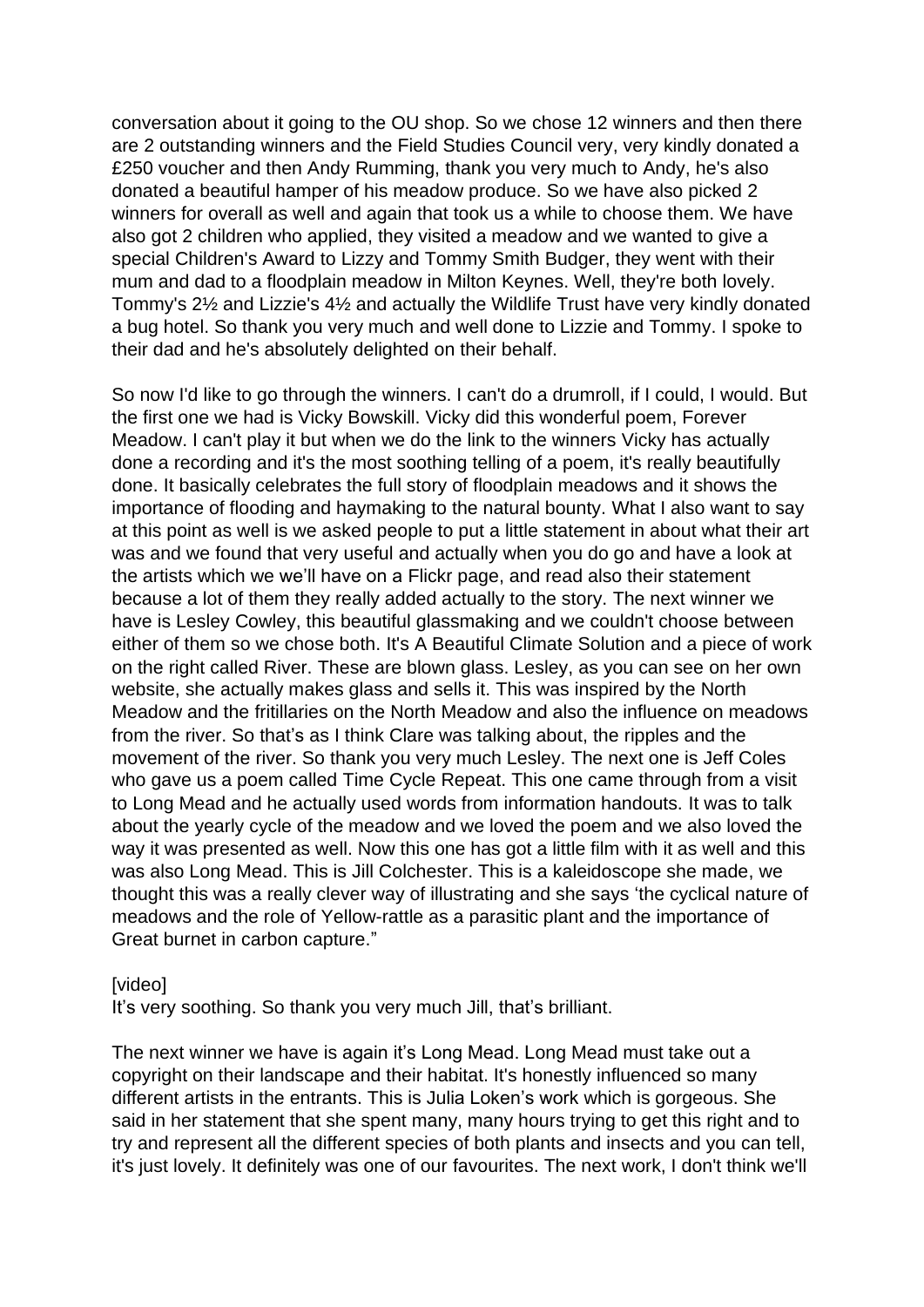be able to do this justice. This is Mark Oversby and this is titled Restoration, Walk No 7. Mark is a photographer and has done a few photography projects. I'm going to try and read this out. But he basically began to experiment with long exposures. So what he would do, he was walking out in the meadow and he was then exposing 97 seconds and that was to represent the percentage of loss of meadows. Then using an old analogue flash gun he would use up to 40 bursts of light during the exposure and that was to reflect the number of wildflower species that can be found in 1m² of meadow. So actually, reading that statement really helped but again it was an unusual way of showing the meadows in a light that perhaps you don't normally see. But thank you very much Mark. The next one is a poem. I'll leave it up for a little bit, I won't try and read it. But this is Studying Meadows in Latin and it's described as the Latin names of plants often reflects their most important characteristics and this allows people to distinguish between plant species but also shows us about what their diversity is and also what their importance is for humans. I'll leave it up just a little bit just so you can actually get a chance to read it. Again it was one of our favourite poems. You're right Steve Roberts, they are absolutely fabulous. We were so lucky to go through them, it was such a nice way of spending some of my work time. Right, next one, this is another poem, but also an image. This is Matthias Harnisch. This actually came from Germany. This was inspired by the Northern Upper Rhine in Riedstadt. He has worked with the Floodplain Meadows Partnership and I think they've had trips there. I think that's right Emma, which I've not been able to but they've gone and actually visited these, but again, just the poem and the images were very strong. I'll give you a little bit time so you can have a read. The next one, again, this one really shows the way that people have approached this in such creative ways. This is by Niki Kent and we chose all 3 of her entries, Meadow Grasses and actually what Niki's done here is she has visited a meadow, I think this was Tewksbury Nature Reserve and she took some of the grass and wildflower species and then pressed them and then printed them through an etching press. Again we just thought it's just a really beautiful way of showing the biodiversity and the value to nature that the meadows have. Then we have another poem and this one is a Haiku. This is by Sarah Caulfield and this was inspired by Runnymede, which as you know was where the Magna Carta was sealed and she said that she they visited Runnymede quite a lot last year and it was a really important place for them. If you don't know Runnymede it's quite an overdeveloped part of the world. So again, it was her reaction to the meadow. Of course, we also really liked the way it was presented which will look beautiful on the calendar.

Then we come to our 2 overall winners. I've seen her name come up quite a lot in the chat. But this is Clare Cornish. This is Seasons Song and we absolutely loved this just for its use of glass, it's intricacy and the designs which represent many of the grasses and flowers found in the floodplain meadows and the way it talks about the sustainable cycle of floods and silts and drought that allow meadows to flourish. We just thought it was just beautiful, detailed, and a lovely strong message and I hope this is right. The way it goes is 'Cherish the winter floods that nourish our summer hay'. This is great, thank you Clare this is lovely and this one will win Andy Rummings hamper. I think Clare was delighted about that. So it's very nice to be able to email to say well done. Then finally, the winner for the Field Studies Council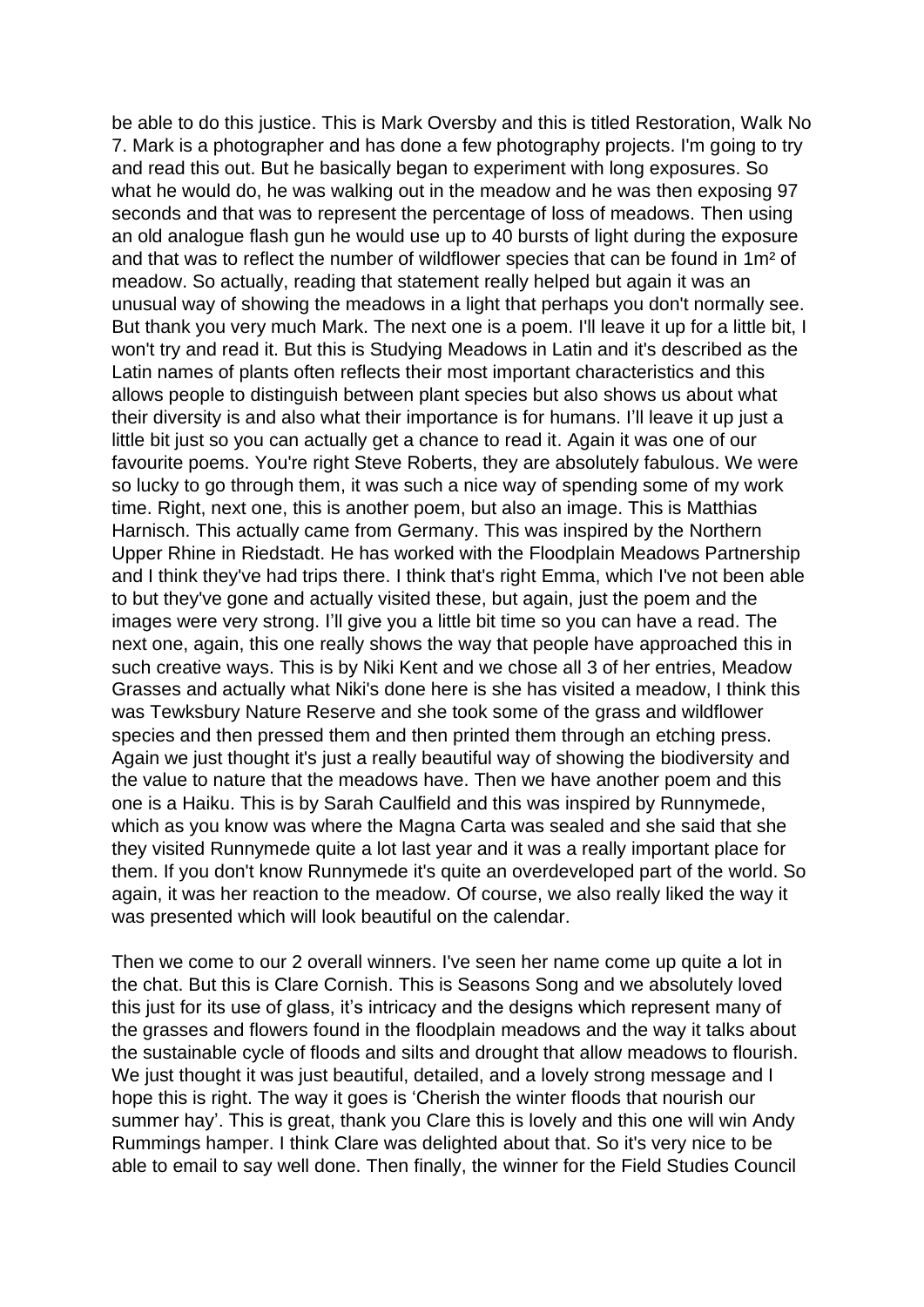is Alice Walker. This was also Long Mead and I think it was actually Alice who brought her team of artists who came along to the Long Mead. But this is great. We chose all 3 because it really tells the story and it portrays the delicate balance that floodplains face, and the destructive future if they aren't urgently protected and it uses just a variety of materials and techniques, and demonstrates the rich biodiversity and the agriculture use, but also importantly, highlights how time is running out for this very unique habitat and this is beautiful. It's textural, the different ways she's shown it. So thank you very much Alice. We were really pleased to be able to award you that. So well done.

We do have 2 little video recordings of the 2 winners, Clare and Alice. Also, just to say, we are hoping to put an online exhibition up of all the entrants but also we are trying to arrange something for next year for next summer, an actual physical exhibition so people can actually come and visit and I think some of these artworks will be able to have that face to face view as well. But thank you to everyone who entered. Well done to all those who won. It has been an absolute pleasure to go through them.

Emma: So if everybody could unmute themselves we could do a live clap.

## [clapping]

Olivia: I have to say that we were desperate to choose the soundscape but we couldn't put it on to a calendar but we will be using that and I can see how popular that one has already been. But all these bits of artwork, I'm sure we can find some way to bring them in. So thank you. Amy, do you want to share the 2 little recordings that we made that were done by the Alice and Clare?

## [video]

Clare: I was inspired to take part in the competition because I know some beautiful meadows in Great Musgrave in Cumbria which are floodplain meadows and the owner John has worked so hard to enhance them. The one original beautiful flowery meadow is absolutely gorgeous and what he's done is taken seed from there and used it to seed surrounding parcels so that the area of flowery floodplain meadow has increased hugely and it's really down to his dedication and interest. The meadows are also used really well by waders. They are full of curlews and oystercatchers and lapwings and it's just a beautiful place to be, it must be one of the best floodplain meadows in the county. Standing in the meadow in early summer while the sward is growing, smelling the cucumbery smell of the great burnet and listening to the waders is just magical. I entered the competition really because I just wanted to be part of what the floodplain meadows project does in promoting this special habitat, how beautiful they are, but also how topical they are today. Little is known about this habitat in the wider population and they're not only beautiful in their own right but vital in many ways going forward in the climate emergency for their role with floodwater storage and sustainable farming. I just thought a competition like this is an imaginative way of capturing people's creative response to a beautiful habitat and sharing it.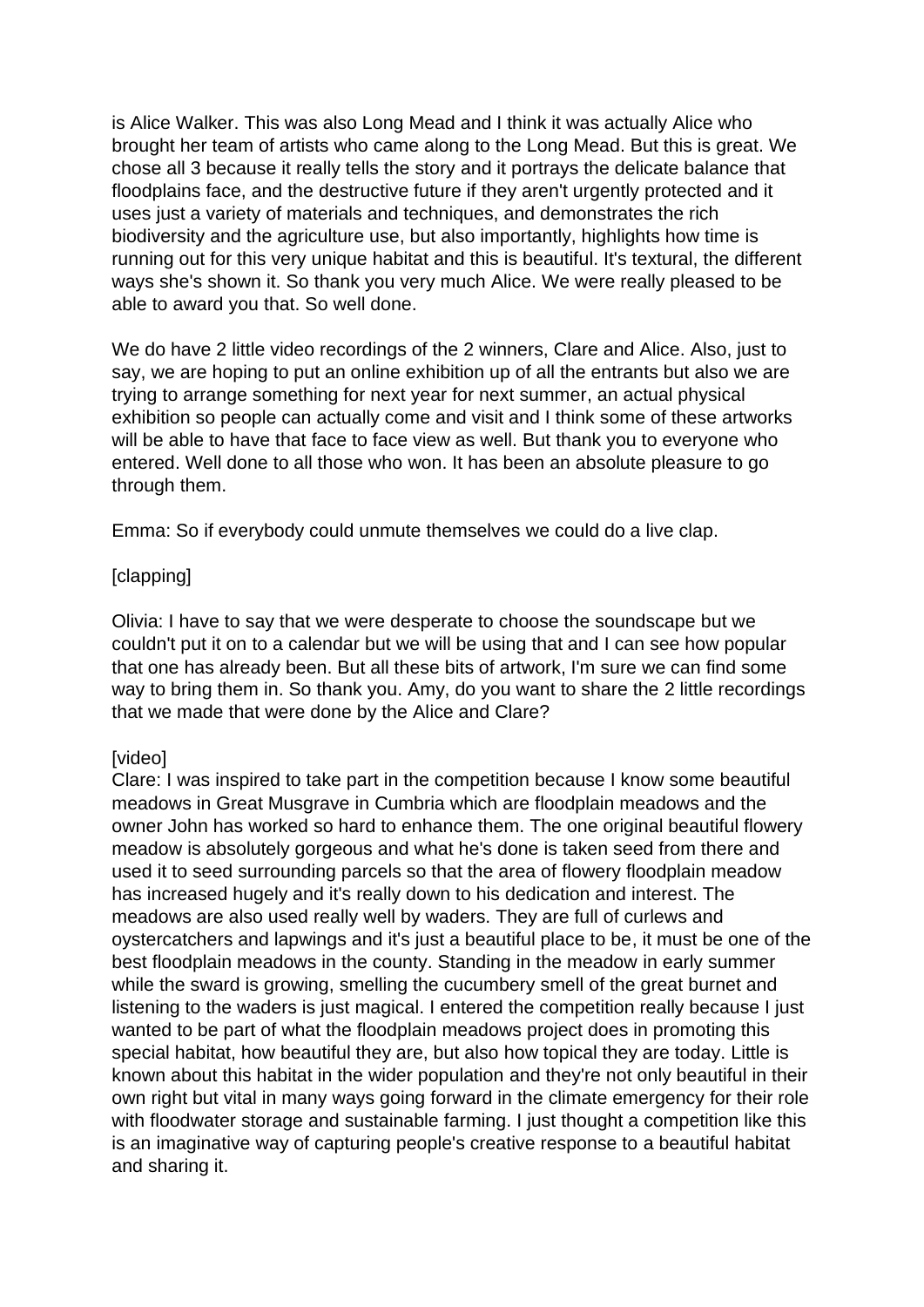Alice: Hello my name is Alice Walker and I'm an artist and art teacher based in Oxfordshire, England. I work in oils, watercolours, collage, pencil, print and digital media. I've always had a deep love of being in nature and responding to it creatively. Last July I was fortunate enough to take my art students out sketching in Long Mead meadow on the banks of the Thames just west of Oxford. It was there that I discovered the amazing story of Britain's floodplain meadows and their importance today as a valuable source of hay, a carbon store and a vital habitat for a multitude of species. I was shocked to find out that barely 3% of these meadows remain in Britain but inspired by restoration projects like Long Mead that are boldly working to improve this for future generations. The meadow was ablaze with colour and activity when we visited it, a rich tapestry of grasses and wildflowers, home to an abundance of birds, bees, butterflies and invertebrates. But despite this variety of wildlife it was an oasis of calm and inspiration. When I heard about the Floodplain Meadows Partnership Art competition, I was excited about the potential of art to respond to the challenge of raising awareness of these amazing habitats. Artist Edgar Degas famously said, 'Art is not what you see, but what you make others see'. On one level my task was easy as these meadows are naturally stunning and art that draws our attention to the beauty and wonder of the natural world can bring us joy, remind us of its value and need for protection. But it was also important that the art should amplify the message that these vital floodplain meadows are still under threat from agricultural practices, housing and road development and even flood defence measures. So my artwork for the competition was inspired by a desire to help others discover, love, and act to protect these precious places. I'm really thrilled that my artwork has been selected to win this competition, I'm particularly excited to think that it's going to be used to raise awareness and promote the message of this brilliant organisation. Thanks very much.

Emma: Well I'm not sure what to say now really, I find it very moving actually there the way that the artwork makes me feel and the explanations from the artists about why they did what they did and I'm so pleased we did this competition and I'd like to do it all over again next year. Is that all right, Olivia?

Well I'm really sorry to say actually that that's the end of our programme for this year. I really hope you found something in the sessions of value. There is always more to say than we have time for so I make no apologies for trying to squeeze a lot in but I'm very grateful that you gave up your time to join us. We are planning a face to face conference next year so please do come back and enjoy more debate and time for discussion when we can actually see each other. Before I finish I would like to thank very much our speakers, our Chairs and the team monitoring the chat, thank you and I would particularly like to thank Babette, Amy and Hazel from the OU Events and Comms team for dealing with all of the IT issues, the last minute problems and steering us through the myriad issues around delivering a conference online. Thank you. I think you've probably worked out by now there's bottles of wine on the way.

Finally to wrap up I just want to highlight probably 3 key points that have arisen over the last 3 days to leave you with. Firstly carbon. The role of floodplain meadow and